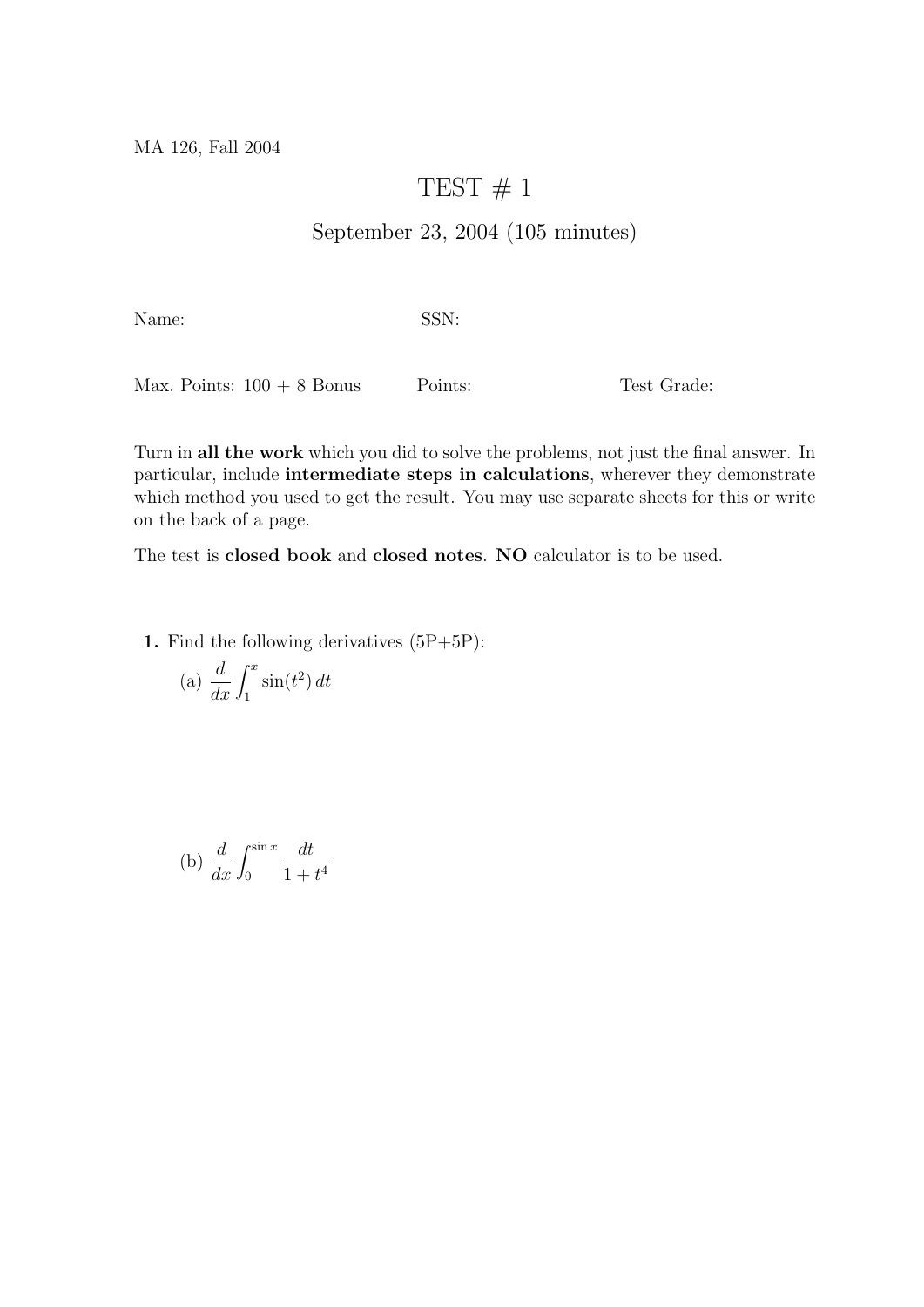**2.** Evaluate the following indefinite integrals  $(6P+6P+6P+6P)$ :

(a) 
$$
\int 3x^2 \sqrt{x^3 + 1} \, dx
$$

(b) 
$$
\int \frac{e^{\sqrt{x}}}{\sqrt{x}} dx
$$

(c) 
$$
\int \frac{t}{t^2 - t - 2} dt
$$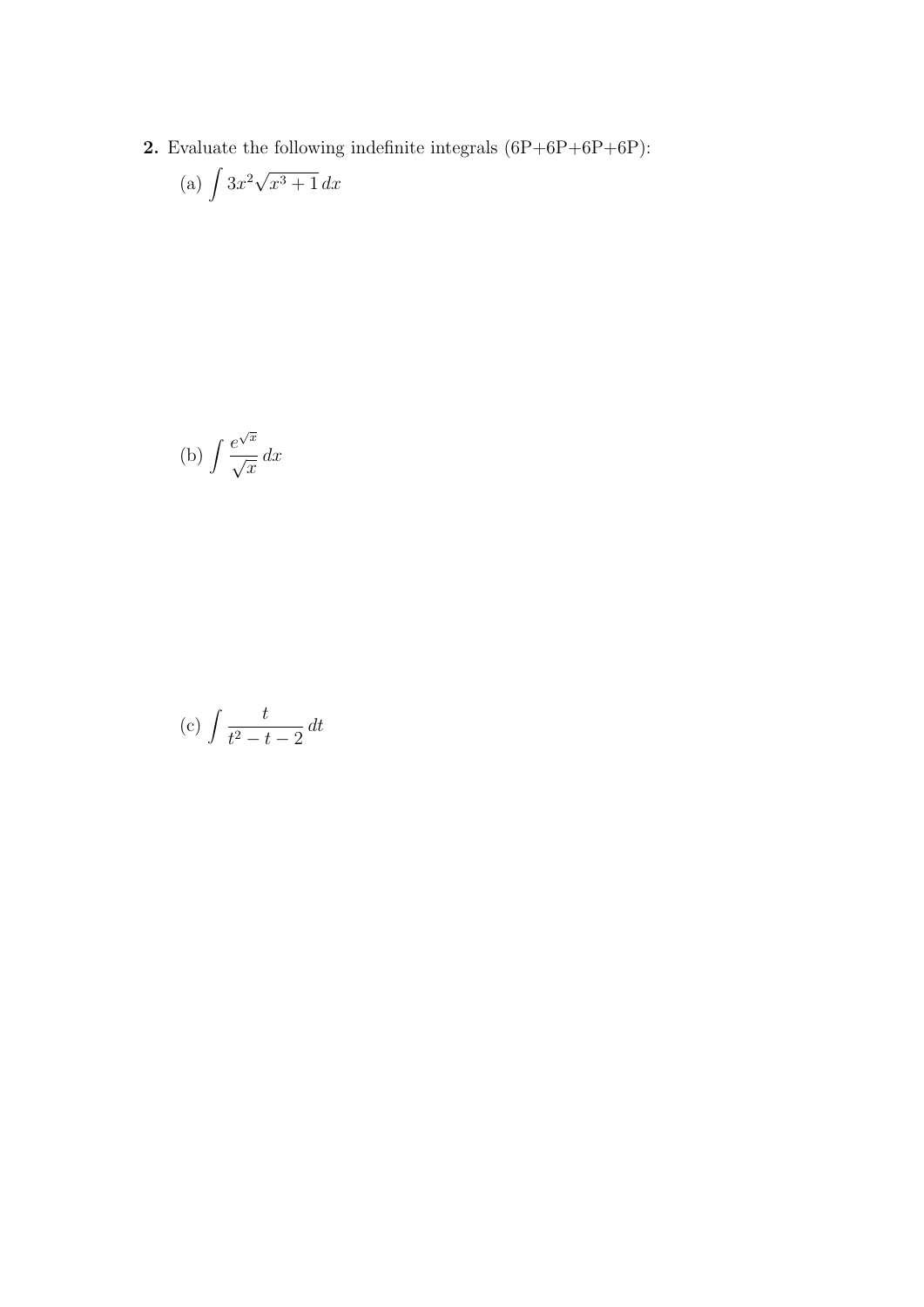(d)  $\int \sin \sqrt{x} \, dx$ (Hint: Do a substitution followed by an integration by parts.)

**3.** Evaluate the following definite integrals  $(6P+6P+6P+6P)$ :

(a) 
$$
\int_0^1 \frac{2x}{\sqrt{x^2 + 1}} dx
$$

(b) 
$$
\int_0^{\pi/8} \cos(4t) dt
$$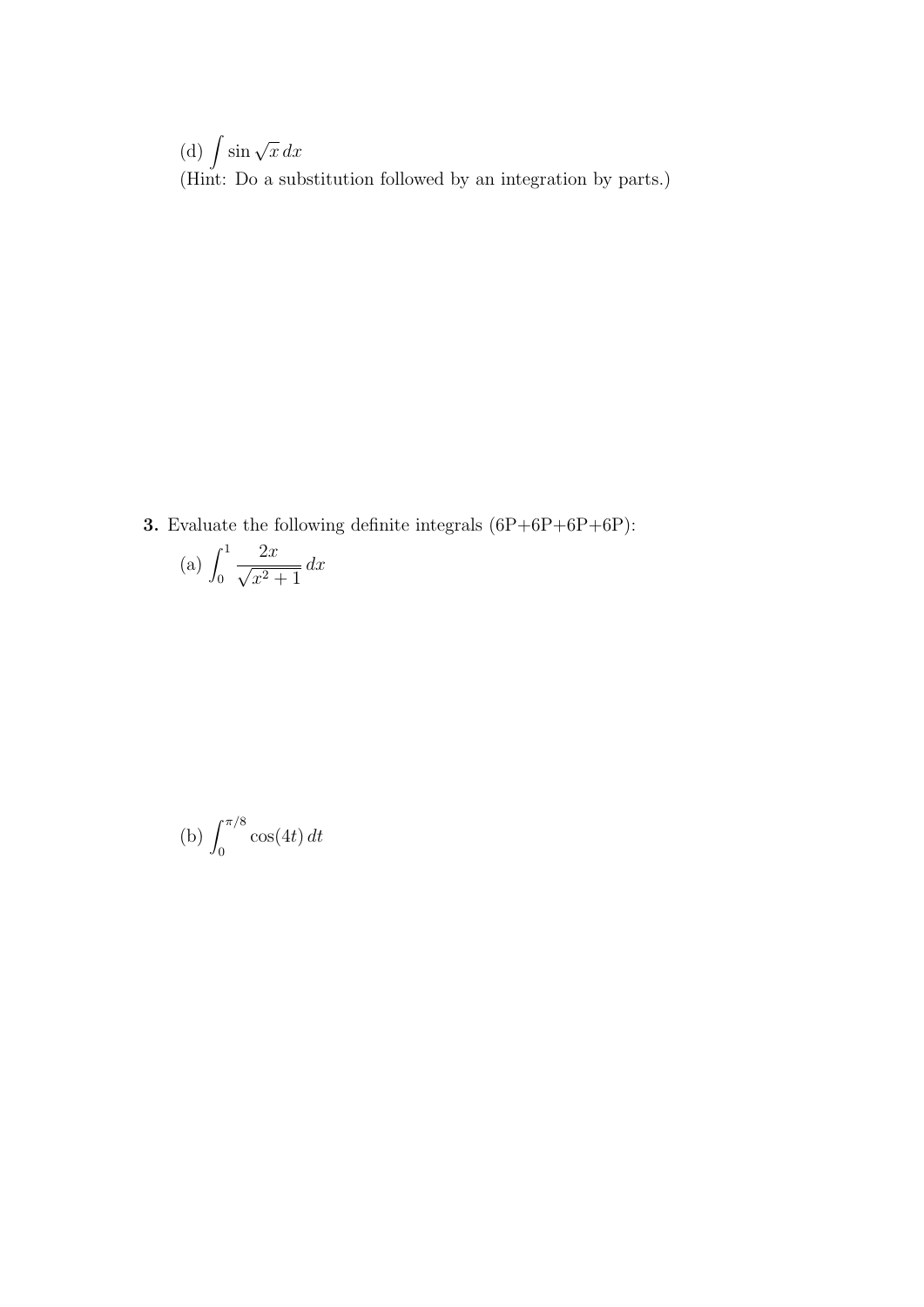$$
(c) \int_0^1 x^2 e^x dx
$$

(d) 
$$
\int_{-1}^{1} \sin(x^3) dx
$$

4. (a) Use the Trapezoidal Rule and the Midpoint Rule with  $n = 2$  subintervals to find the approximate values  $T_2$  and  $M_2$  for the integral (4P+4P)

$$
\int_1^2 x^2 \, dx.
$$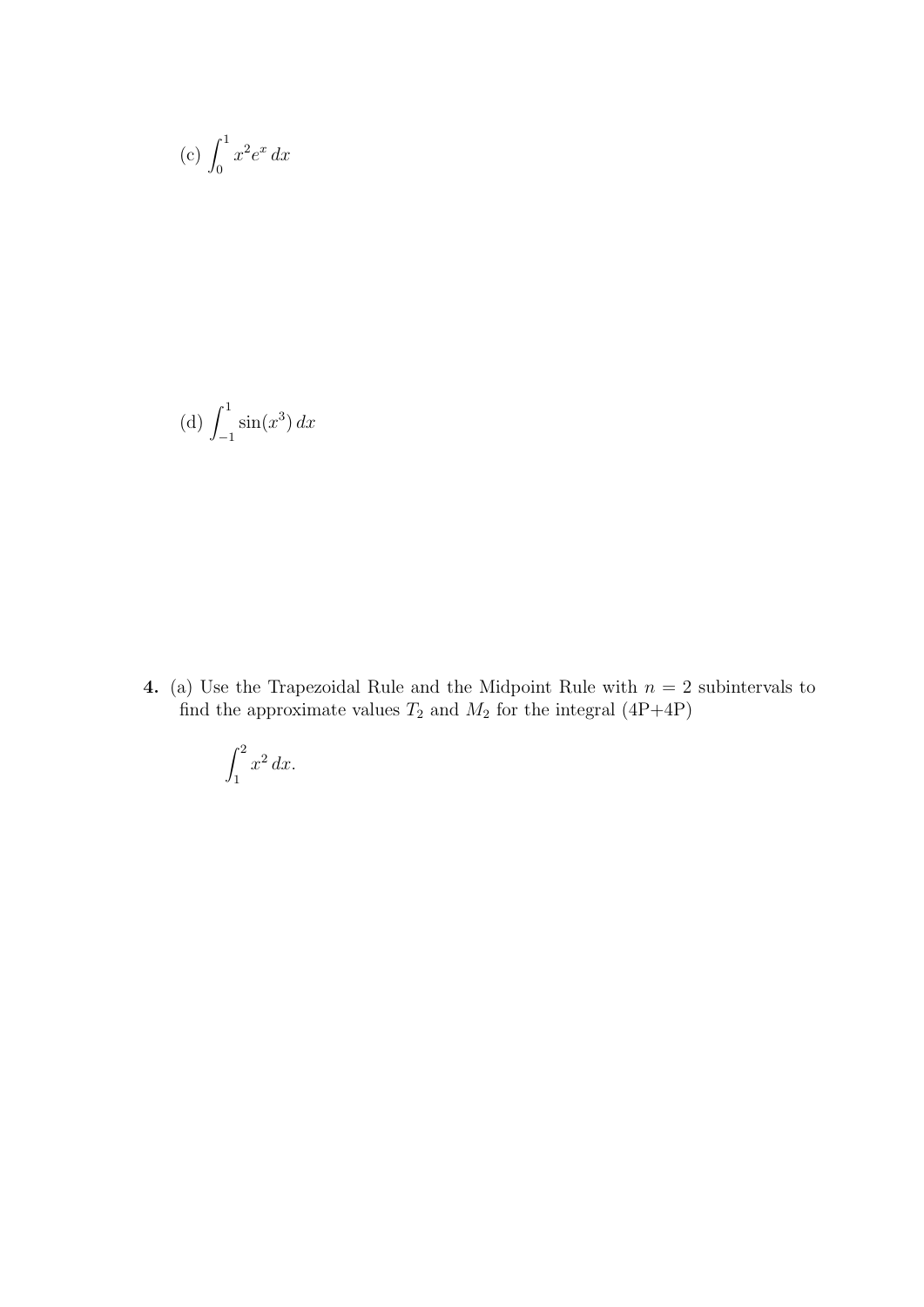(b) Explain geometrically and in words why  $T_2$  is an overestimate for the exact value of  $\int_1^2 x^2 dx$  (without calculating the integral, which is easy). (4P)

(c) The error bound formula for the Midpoint Rule with  $n$  subintervals is

$$
|E_{M_n}| \le \frac{K(b-a)^3}{24n^2},
$$

where it must hold that  $K \geq |f''(x)|$  for all  $a \leq x \leq b$ . For the integral from (a) find a bound for  $|E_{M_5}|$ . (4P)

(d) For the integral from (a) and with  $K$  found in (c), find the smallest possible *n*, such that it is guaranteed that  $|E_{M_n}| < \frac{1}{1200}$ . (4P)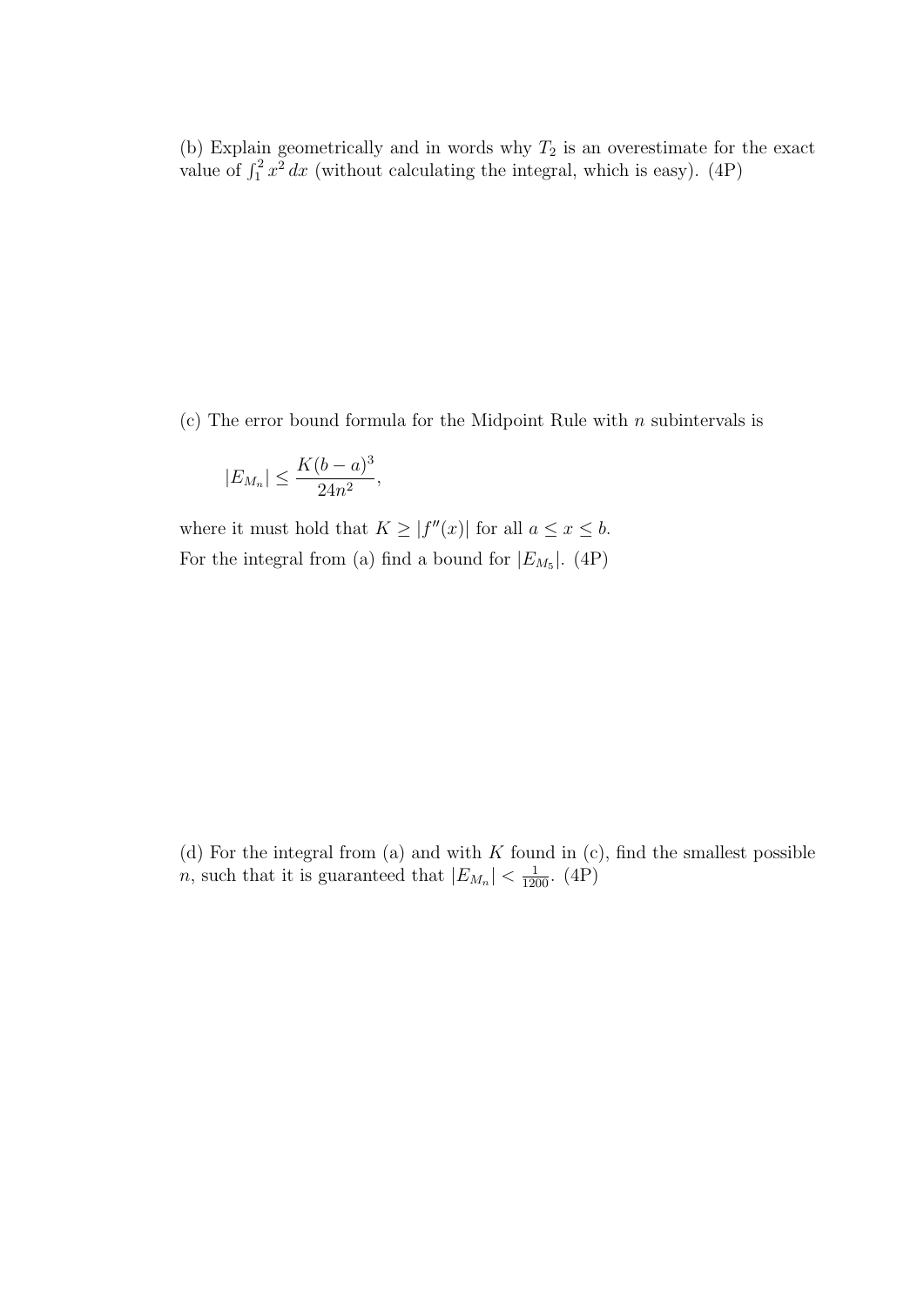4. Calculate the values of the following improper integrals or show that they diverge (7P+7P):

(a) 
$$
\int_0^1 \frac{dx}{x^2}
$$

(b) 
$$
\int_0^\infty x e^{-x^2} \, dx
$$

5. Is the following improper integral convergent or divergent? (8P)

$$
\int_{e}^{\infty} \frac{\ln x}{x} \, dx
$$